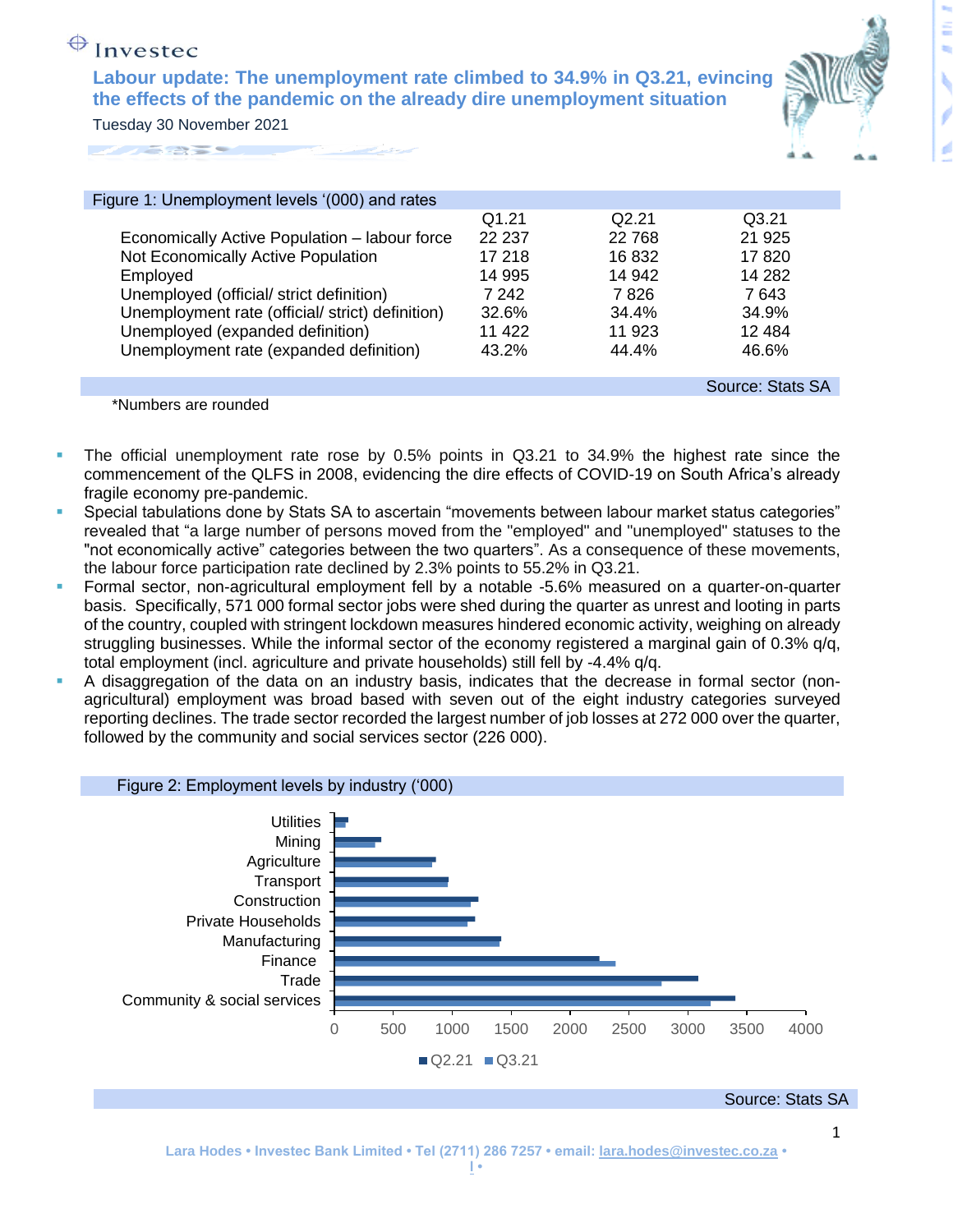## $\bigoplus$  Investec

**Labour update: The unemployment rate climbed to 34.9% in Q3.21, evincing the effects of the pandemic on the already dire unemployment situation** Tuesday 30 November 2021



2





- The expanded unemployment rate, (which includes individuals who desire employment regardless of whether they are actively seeking work) climbed 2.2% points in Q3.21 to 46.6%, from 44.4% previously and is a marked 17.1 percentage points higher than the rate logged during the same period in 2008, evincing the extent of SA's growing unemployment crisis.
- The youth category (15-24 years), a priority area of government, which has been particularly affected by the country's mounting unemployment problem rose further to 66.5% in Q3.21, from 64.4% in Q2.21. Indeed, a focus on improving the quality of and access to education remains essential. Indeed, according to Stats SA of the 7.6 million unemployed persons in Q3.21 "as many as 51,8% had education levels below matric".
- Q4.21 generally sees a seasonal pick-up in employment. However, travel bans put in place by a number of important SA tourist markets, following the discovery of the Omicron variant is likely to dampen the level of economic activity anticipated. Additionally, while SA is currently still on lockdown level one, the President could enforce further lockdown measures in response to a spike in cases.

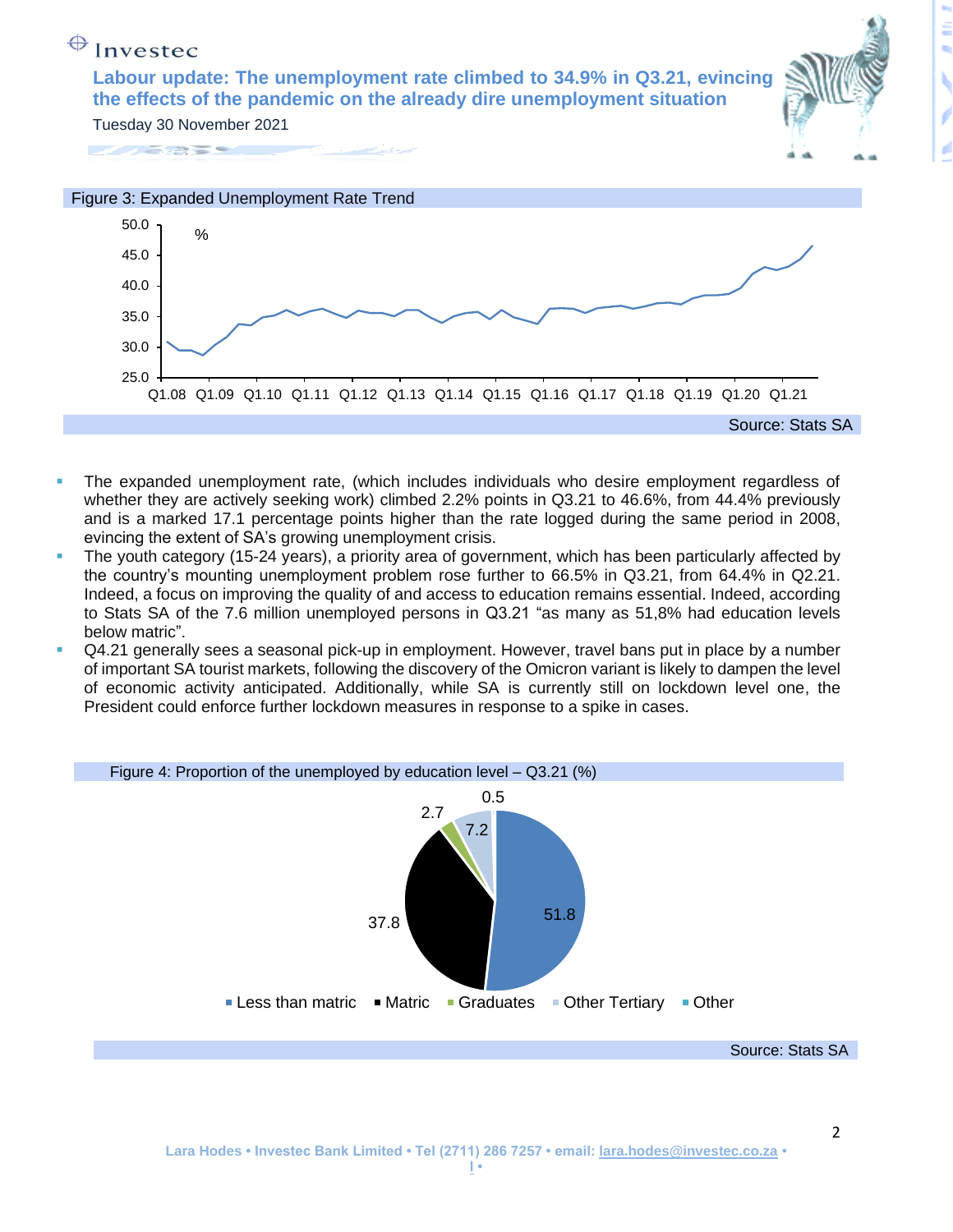## $\bigoplus$  Investec

**Labour update: The unemployment rate climbed to 34.9% in Q3.21, evincing the effects of the pandemic on the already dire unemployment situation** Tuesday 30 November 2021



3

Important Disclaimer – please read

For the purposes of this disclaimer, Investec shall include Investec Bank Limited, its ultimate holding company, a subsidiary (or a subsidiary of a subsidiary) of that entity, a holding company of that entity or any other subsidiary of that holding company, and any affiliated entity of any such entities. "Investec Affiliates" shall mean any directors, officers, representatives, employees, advisers or agents of any part of Investec.

The information and materials presented in this report are provided to you solely for general information and should not be considered as an offer or solicitation of an offer to sell, buy or subscribe to any securities or any derivative instrument or any other rights pertaining thereto.

The information in this report has been compiled from sources believed to be reliable, but neither Investec nor any Investec Affiliates accept liability for any loss arising from the use hereof or makes any representations as to its accuracy and completeness. Any opinions, forecasts or estimates herein constitute a judgement as at the date of this report. There can be no assurance that future results or events will be consistent with any such opinions, forecasts or estimates. Past performance should not be taken as an indication or guarantee of future performance, and no representation or warranty, express or implied is made regarding future performance. The information in this report and the report itself is subject to change without notice. This report as well as any other related documents or information may be incomplete, condensed and/or may not contain all material information concerning the subject of the report; its accuracy cannot be guaranteed. There is no obligation of any kind on Investec or any Investec Affiliates to update this report or any of the information, opinions, forecasts or estimates contained herein.

Investec (or its directors, officers or employees) may, to the extent permitted by law, own or have a position or interest in the financial instruments or services referred to herein, and may add to or dispose of any such position or may make a market or act as a principal in any transaction in such financial instruments. Investec (or its directors, officers or employees) may, to the extent permitted by law, act upon or use the information or opinions presented herein, or research or analysis on which they are based prior to the material being published. Investec may have issued other reports that are inconsistent with, and reach different conclusions from, the information presented in this report. Those reports reflect the different assumptions, views and analytical methods of the analysts who prepared them. The value of any securities or financial instruments mentioned in this report can fall as well as rise. Foreign currency denominated securities and financial instruments are subject to fluctuations in exchange rates that may have a positive or adverse effect on the value, price or income of such securities or financial instruments. Certain transactions, including those involving futures, options and other derivative instruments, can give rise to substantial risk and are not suitable for all investors.

This report does not contain advice, except as defined by the Corporations Act 2001 (Australia). Specifically, it does not take into account the objectives, financial situation or needs of any particular person. Investors should not do anything or forebear to do anything on the basis of this report. Before entering into any arrangement or transaction, investors must consider whether it is appropriate to do so based on their personal objectives, financial situation and needs and seek financial advice where needed.

No representation or warranty, express or implied, is or will be made in relation to, and no responsibility or liability is or will be accepted by Investec or any Investec Affiliates as to, or in relation to, the accuracy, reliability, or completeness of the contents of this report and each entity within Investec (for itself and on behalf of all Investec Affiliates) hereby expressly disclaims any and all responsibility or liability for the accuracy, reliability and completeness of such information or this research report generally.

The securities or financial instruments described herein may not have been registered under the US Securities Act of 1933, and may not be offered or sold in the United States of America or to US persons unless they have been registered under such Act, or except in compliance with an exemption from the registration requirements of such Act. US entities that are interested in trading securities listed in this report should contact a US registered broker dealer.

For readers of this report in South Africa: this report is produced by Investec Bank Limited, an authorised financial services provider and a member of the JSE Limited.

For readers of this report in United Kingdom and Europe: this report is produced by Investec Bank Plc ("IBP") and was prepared by the analyst named in this report. IBP is authorised by the Prudential Regulation Authority and regulated by the Financial Conduct Authority and the Prudential Regulation Authority and is a member of the London Stock Exchange. This report is not intended for retail clients and may only be issued to professional clients and eligible counterparties, and investment professionals as described in S19 of the Financial Services and Markets Act 2000 (Financial Promotions) Order 2005.

For readers of this report in Ireland: this report is produced by Investec Bank plc (Irish Branch) and was prepared by the analyst named in this report. Investec Bank plc (Irish Branch) is authorised by the Prudential Regulation Authority in the United Kingdom and is regulated by the Central Bank of Ireland for conduct of business rules.